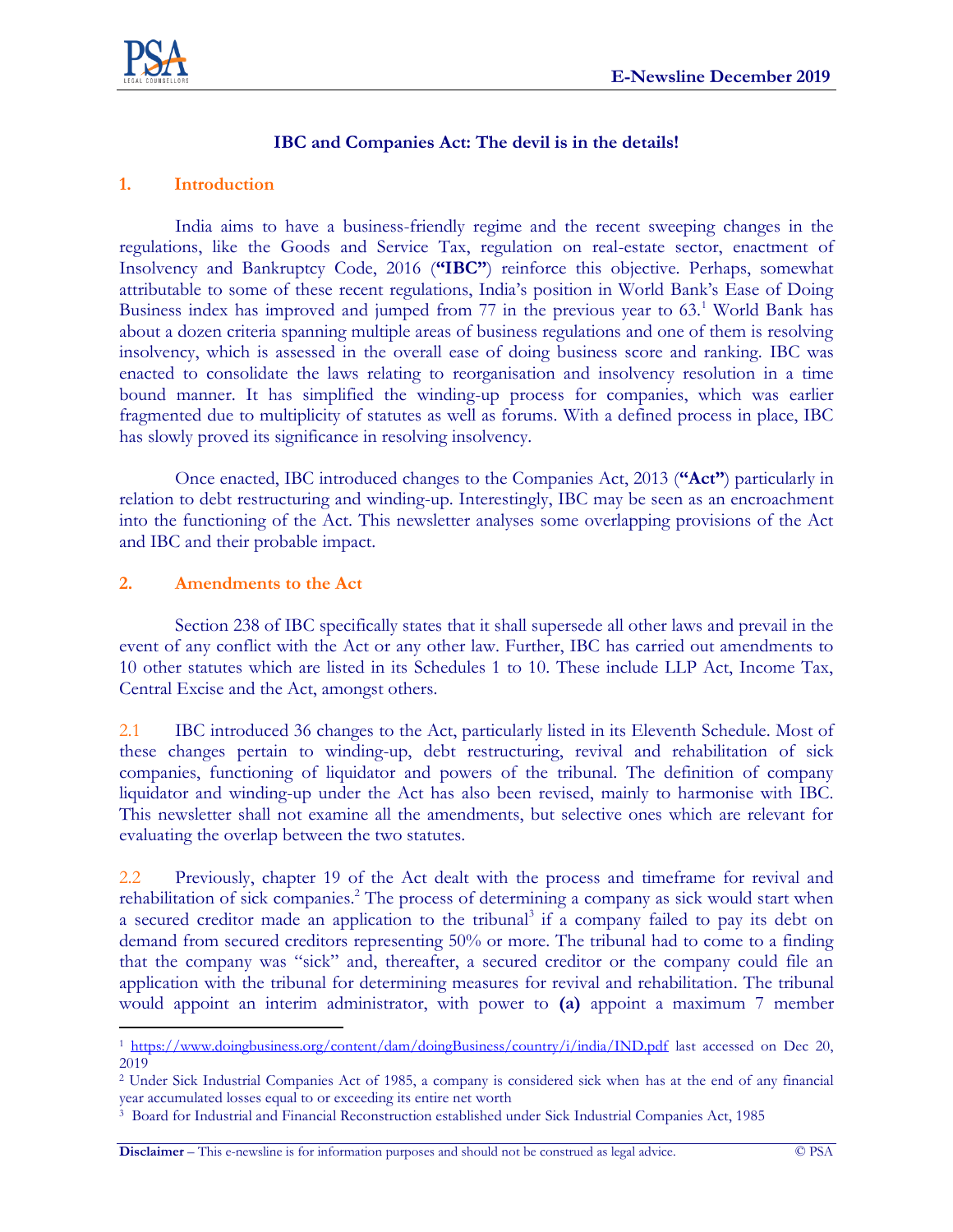

committee of creditors (**"CoC"**) representing each class of creditors; **(b)** convene meeting of creditors; and **(c)** submit a report on the possibility of revival and rehabilitation of the company. Based on the report and the approval of required majority of creditors, the tribunal could decide on revival and appoint a company administrator for furnishing a scheme, which had to be approved by unsecured and secured creditors representing one-fourth and three-fourths respectively, in value of amount owed by company to such creditors. Other criterion was also prescribed if scheme involved amalgamation with another company. Now, the entire chapter 19 of the Act stands omitted and a secured creditor can approach NCLT for initiating a corporate insolvency resolution process (**"CIRP"**). During the process, the management rests with the insolvency resolution professional (**"IRP"**) and only financial creditors are allowed to decide on the resolution plan. This is explained further in section 3. In short, a company can no longer be declared sick and, if it cannot function, it has to be either liquidated or undergo a CIRP.

2.3 Chapter 20 of the Act described winding-up and was divided into four parts. Winding-up could occur in two ways i.e., **(a)** by the tribunal, and **(b)** voluntarily. IBC has removed the entire part on voluntary winding-up and a company now needs to undergo the process mentioned in section 59 of IBC, described in section 3 below. In case of non-voluntary winding-up, the process prescribed under the Act and, as demonstrated below, the processes under the two statutes are not the same. Part III of Chapter 20 of the Act contains provisions applicable to both forms of winding-up, but in view of the need to follow IBC's process for voluntary winding-up, this chapter will apply only to court-driven closure.

2.4 IBC deleted section 325 of the Act which prescribed the sequencing of payments. In the event of liquidation, section 53 of IBC deals with waterfall mechanism, which deviates from the Act<sup>4</sup> in the priority order for distribution of assets. *Firstly*, the cost of CIRP and liquidation gets the top position in the waterfall mechanism under the IBC, while the Act places them at the bottom. *Secondly*, revenues and taxes payable to the Government get the priority after payment of financial debts owed to unsecured creditors. The Act gives them top position in the priority order. *Thirdly*, workmen's dues for 24 months are considered from the date of commencement of liquidation under IBC, while the Act considers the date of winding-up order for computation of 2 years. Thus, in the event of winding-up of a company for reasons other than voluntary winding-up or by a creditor, waterfall mechanism specified in the Act would apply and the mode shall determine the order of preference of claims of creditors, workmen, government and shareholders.

# **3. Overlapping provisions**

 $\overline{a}$ 

As discussed above, there is a possibility of potential conflict between the Act and IBC. Interestingly, if a company decides to wind-up, it has a right under the Act and IBC.

3.1 *IBC driven winding-up:* The IBC allows a company to opt for voluntary liquidation if it has not committed any default, i.e. failed to pay any debt, wholly or partly, when it became due. There are several other mandatory conditions as well which may be prescribed by the Insolvency and Bankruptcy Board (**"IBB"**). Briefly, the process is as follows. At the outset, the majority of the board of directors have to declare and confirm through an affidavit that **(a)** they have examined thoroughly and the company has no debt or that it will be able to pay its debts in full from the proceeds or assets to be sold and **(b)** the liquidation is not to defraud any person. Such declaration

<sup>4</sup> Sections 326 and 327 of the Act provide the order of preference

**Disclaimer** – This e-newsline is for information purposes and should not be construed as legal advice. © PSA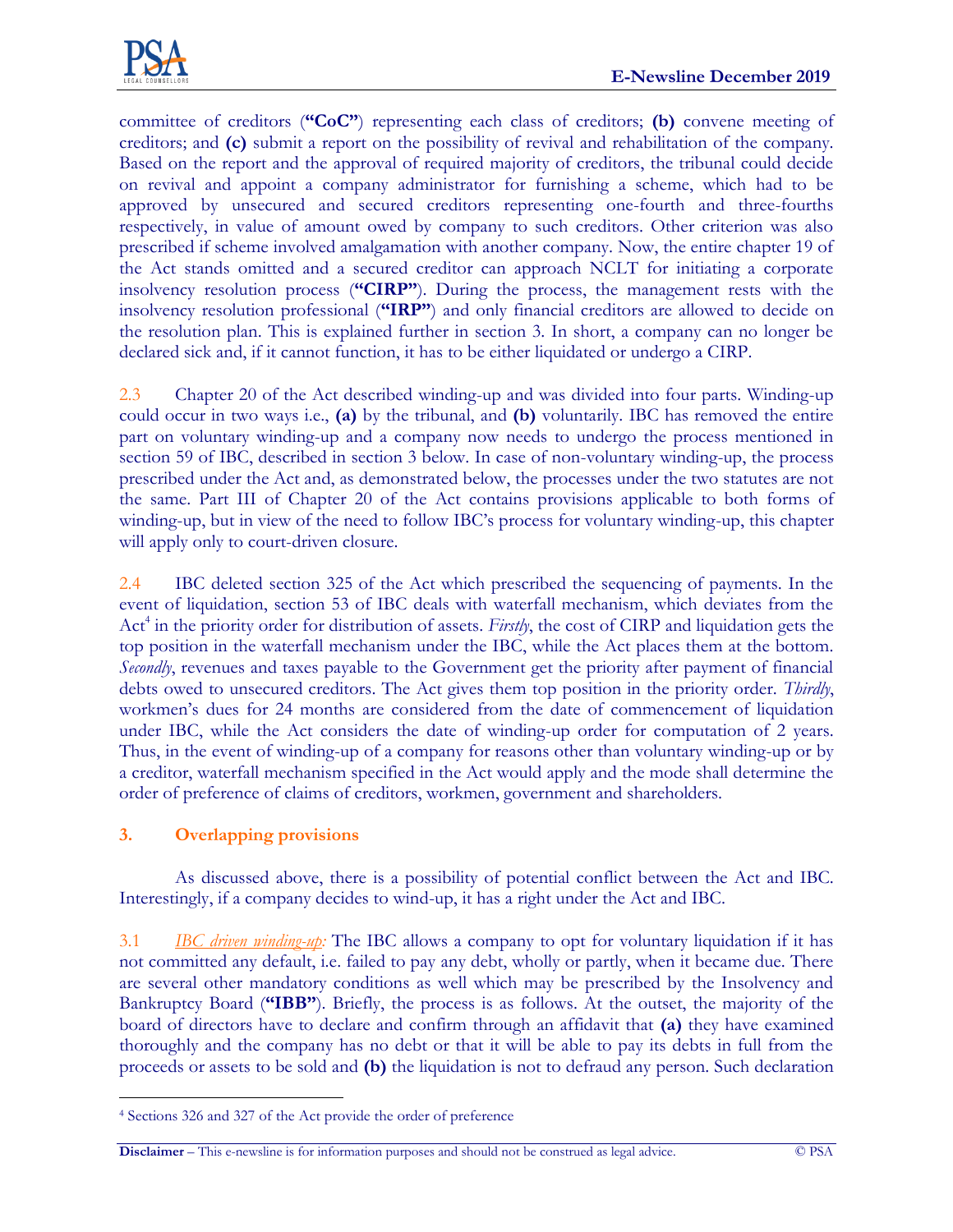

and affidavit have to be substantiated with documents like audited financial statements, record of business operations and valuation report, if any. Four weeks after the declaration of the directors, the shareholders have to convene a meeting, approve and pass a special resolution for voluntary liquidation and appointment of liquidator *or* pass a resolution for liquidation as per the terms of Articles of Association and appointment of liquidator. If the company owes any debt, then within 7 days of the shareholders resolution, the creditors representing two-thirds in value of the debt have to approve the liquidation as well. Thereafter, necessary filings with the Registrar of Companies and IBB have to be done, within 7 days of the shareholders' resolution or the creditor's approval, as the case may be. Then, the liquidator takes charge, for the subsequent steps including realisation of assets, settlement of dues and distribution of proceeds to the stakeholders. Once assets are liquidated and all other affairs wound-up, the liquidator has to approach NCLT for dissolution of the company. Within 14 days of order of dissolution, the company has to file the order with the ROC.

3.2 *Act driven winding-up:* Under the amended Act, winding-up can only be done by the tribunal i.e., NCLT alone. Various persons can initiate winding-up, including the company. The broad procedure is set out in Part I of Chapter 20 and while there are over 30 sections in this part covering every aspect of closure, yet sections 271 to 274 describe the process largely. In case a winding-up petition is filed by a person other than the company, section 274 requires NCLT to direct the company to file its objections along with statement of affairs. If a company fails to do so, it will not only forfeit its right to oppose the petition, but the directors and officers who are found responsible for non-compliance shall be liable for punishment. The Act does not impose any condition upon the company regarding default in payment of its debts.

Thus, in case of default, a company cannot voluntarily liquidate under IBC, while it can apply to NCLT along with a special resolution for winding-up. The key point here is, regardless of the time and success of the petition, a remedy does exist under the Act for a company that has defaulted. And, where the process is successful it is noteworthy to remember that the payments to creditors will be handled differently and not in the order prescribed under IBC.

3.3 *IBC Resolution Plans:* Under section 6 of IBC, a financial or operational creditor or the corporate debtor can initiate CIRP, if a corporate debtor defaults in payment of INR 100,000 or more. While admitting an application, NCLT appoints an IRP who takes charge of the corporate debtor as a going concern. The IRP is the equivalent of the liquidator under the Act and is responsible for presenting a resolution plan to the CoC. Upon CoC's approval, NCLT reviews it and then conclusively decides in favour or against it, as it deems fit. A resolution plan must include steps to revive the company, which may include infusion of fresh funds for operation or settlement of dues, sale of assets of company as a going concern, arrangement with other company, amongst others.

Section 5(26) of IBC clarifies that a resolution plan may include restructuring by way of merger, amalgamation and demerger and, if these options are opted for, it may be necessary to comply with several other requirements of the Act. It is possible that there may be inconsistencies in the process laid down in IBC and the Act while approving a restructuring resolution plan. Some of the differences between the two statutes are as follows.